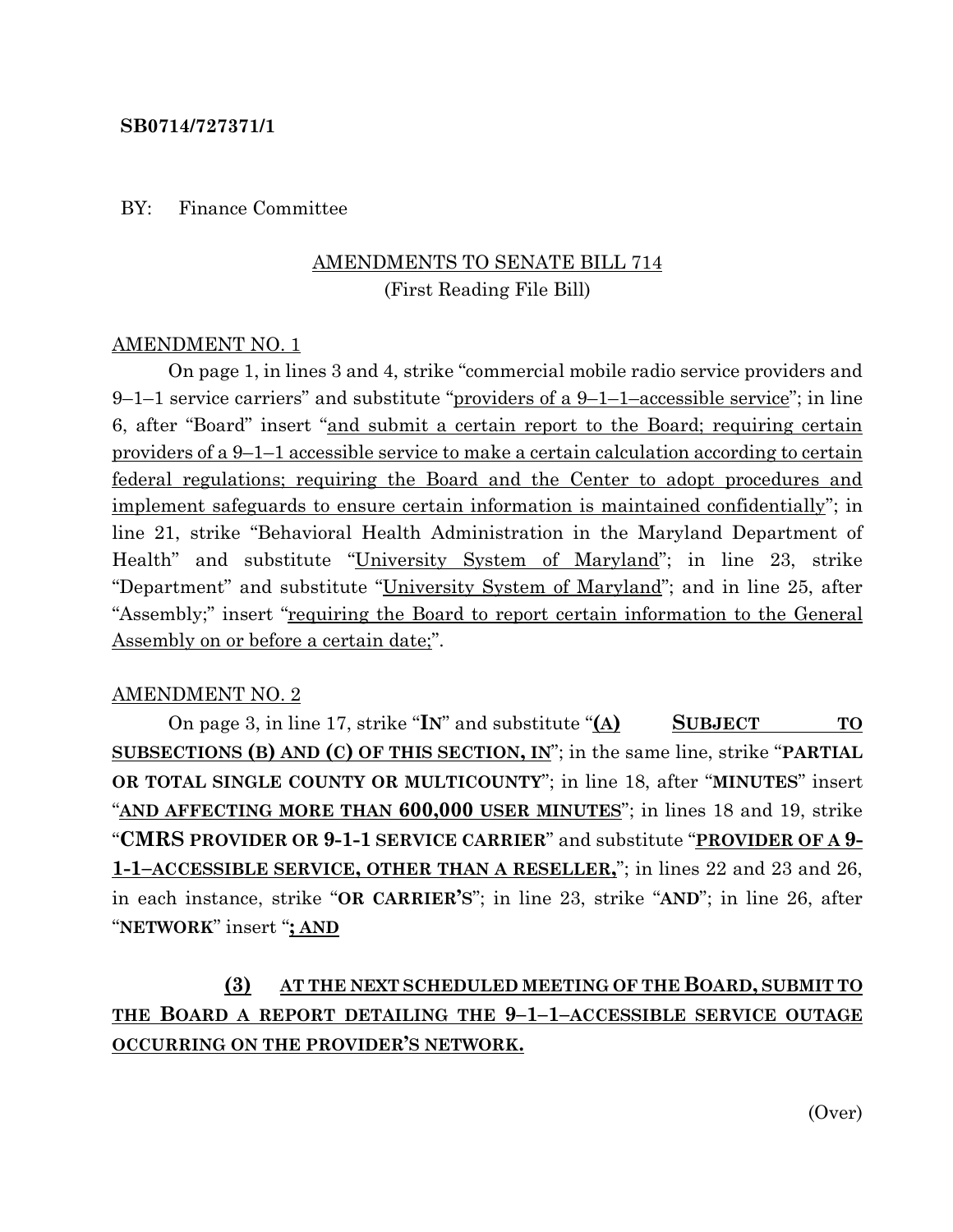**SB0714/727371/1 Finance Committee Amendments to SB 714 Page 2 of 3**

## **(B) A PROVIDER OF A 9-1-1–ACCESSIBLE SERVICE SHALL CALCULATE USER MINUTES UNDER THIS SECTION IN ACCORDANCE WITH THE APPLICABLE REGULATIONS OF THE FEDERAL COMMUNICATIONS COMMISSION.**

# **(C) THE BOARD AND THE MARYLAND JOINT OPERATIONS CENTER SHALL ADOPT PROCEDURES AND IMPLEMENT SAFEGUARDS TO ENSURE THAT SENSITIVE INFORMATION SUBMITTED BY A PROVIDER OF A 9-1-1–ACCESSIBLE SERVICE UNDER THIS SECTION IS MAINTAINED CONFIDENTIALLY**".

On page 11, in lines 3 and 4, strike "Behavioral Health Administration in the Maryland Department of Health" and substitute "University System of Maryland"; and in line 17, strike "Behavioral Health Administration" and substitute "University System of Maryland".

## AMENDMENT NO. 3

On page 6, in line 12, after "**PROJECTS**" insert "**, INCLUDING RECRUITMENT PROJECTS DESIGNED TO REACH MINORITIES**".

### AMENDMENT NO. 4

On page 11, after line 21, insert:

"(c) On or before December 31, 2021, the Commission to Advance Next Generation 9-1-1 Across Maryland shall report to the General Assembly, in accordance with § 2–1257 of the State Government Article:

(1) any available demographic information for 9–1–1 specialists, including race and gender, listed by county and Statewide;

(2) prerequisites for employment as a 9–1–1 specialist, including certification and education requirements;